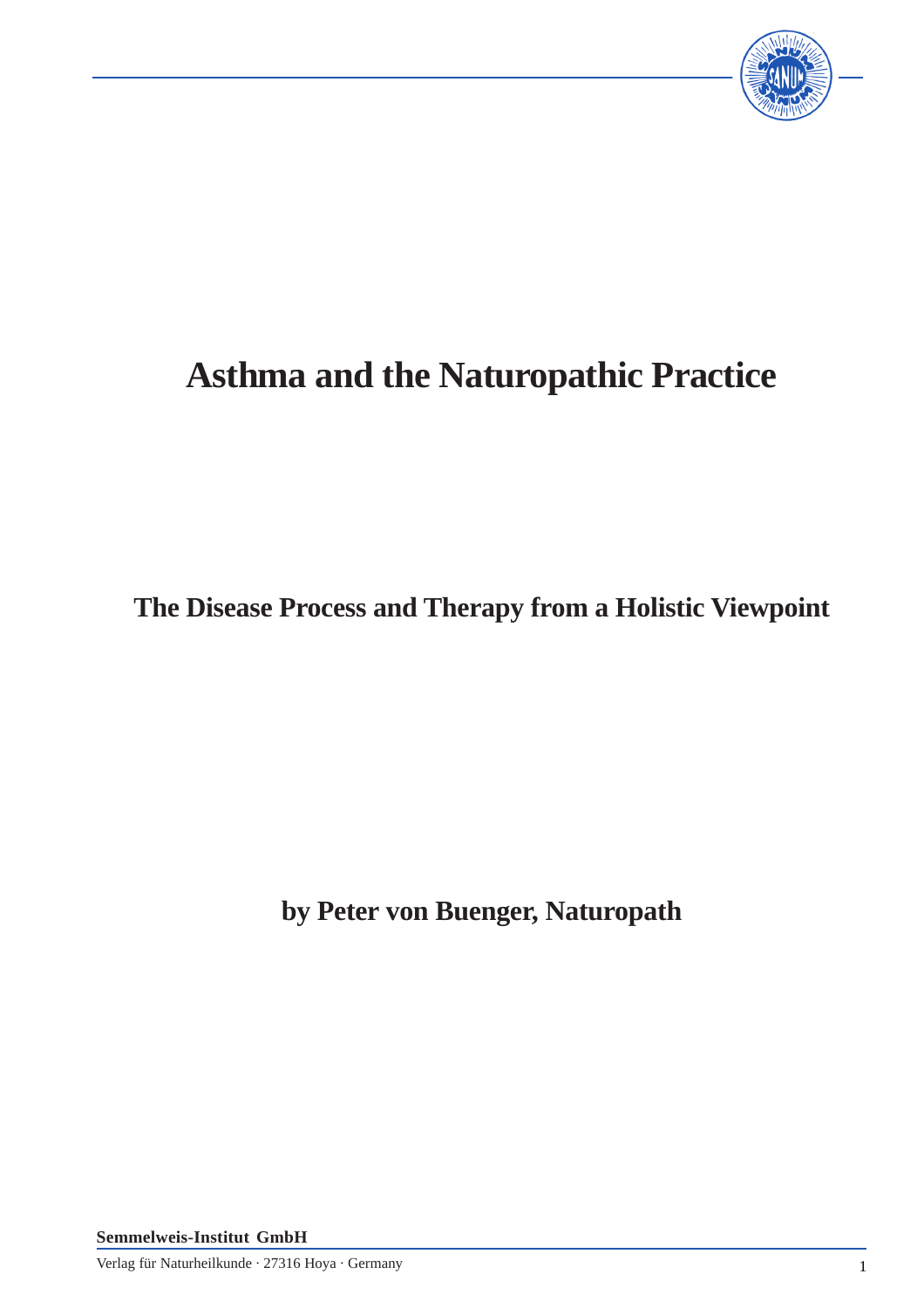

# **A new look at respiratory diseases**

Orthodox medicine continues to tend to subdivide the human organism into various functional subunits. Thus, for the heart, there is the cardiologist, the urologist for the kidneys, and the dermatologist's jurisdiction is the skin. The respiratory tract even has two subdivisions of its own: the specialist for the upper part and the lung specialist for the lower respiratory tract.

The realization is growing that diseases befall the whole person and not just a particular organ, therefore this article will concern itself with the holistic aspects of respiratory tract diseases.

## **Embryological aspects**

In order to better understand the connections, let us look into the fourth week of pregnancy. That is the point in time at which, at the level of the larynx (which is created later on), a double protuberance known as the "lung bud" is formed from the intestinal tube.

In the further course of events, the trachea is created from this lung bud, plus the bronchia and the two pulmonary lobes. The embryonic germ layer from which the intestinal tube is formed is the endoderm. Thus, the intestines and the lungs are produced from the same germ layer. Actually, the intestines and the lungs even have the same task in the human organism: to take in what the body needs and to eliminate that which it does not need.

To be sure, the division is such that the intestines handle solids and liquids, while the lungs largely deal with gases. Besides taking in oxygen and eliminating carbon dioxide, the lungs also have a role in the water balance, eliminating about a quart of liquid per day. One can easily grasp this by holding a mirror in front of one's mouth while exhaling, which will then cloud over with the exhaled moisture.

Liquid metabolic products and toxic substances, however, should exit the body via the liver/kidneys/ bladder, since the lungs are not suitable for this kind of elimination. But if they are misused to do this, the symptoms will not be long in coming; thus, asthma which is already present will be reinforced in its symptomatology, or even triggered in the first place.

# **Physiological aspects**

So, we record the fact that the lungs develop from the intestines or, in other words: the intestine is the mother of the lungs. Of course, the same applies as well to the nose and the sinuses, which also originate in the intestinal tube, at the level of the oral mucosa. Only the intestinal epithelium is formed from the endoderm; the other layers come from the visceral mesoderm.

This knowledge is of great importance in understanding how respiratory tract infections come about. Besides these embryological facts, we can also note, physiologically, that the mucosa of the digestive tract transition directly into those of the respiratory passages and, from the pharynx to the larynx, even share a common passage.

Thus, a patient with a pulmonary infection can infect the intestines with bacteria fungal spores by swallowing after a cough - or, in the case of a gastrointestinal tract infection, convey it to the lungs by belching and then inhaling.

A drastic example of this is tuberculosis: a high percentage of the patients with this finding develops a secondary tuberculosis of the stomach-intestinal tract, precisely because the coughed-up pathogens are then swallowed.

# **Pathological aspects**

Therefore, it is imperative that any therapy for respiratory tract infections include therapizing the intestines if it is to have any promise of success. By the way, this connection becomes clear in the case of constipated patients, whose symptoms immediately recede as soon as digestion normalizes. Later on, we will see how constipation and asthma have similar backgrounds psychosomatically as well.

But one can also often observe that asthma appears as a secondary disease. In this context, hay fever - along with whooping cough and sinusitis - is certainly in place. Not infrequently, untreated or wrongly treated hay fever works its way down to the lungs to become asthma. Here, it also becomes especially clear how much the respiratory tract organs are interconnected, how little the upper and lower tracts can be separated. Curiously, ailments - and once again including skin diseases - treated with antibiotics and/or cortisone are yet another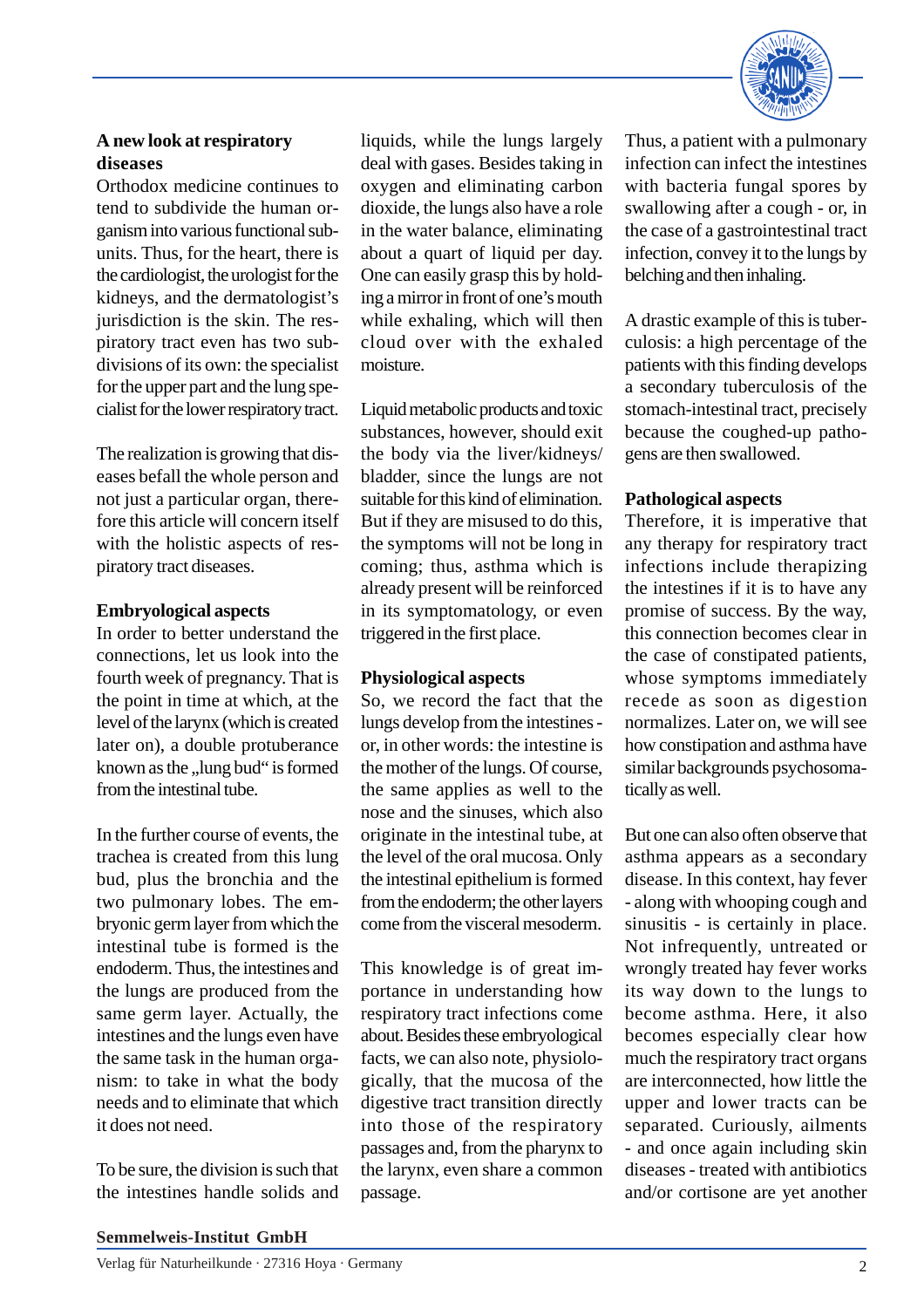

basis for the origin of asthma.

The reason for this is easy to see, if one knows that an organism, when it is no longer capable of detoxifying itself via lymph, liver, kidneys and intestines, then contrives to accomplish this via the skin. If one then only treats the resulting rashes symptomatically with antibiotics, or (worse yet) with cortisone, then one deprives the body of this emergency eliminatory option - puts a lid on it, as it were - and the metabolites and toxins are driven back into the body. Here, they come up against the weakest link, and if that happens to be the lungs, then the corresponding symptoms will manifest themselves.

More than a few colleagues are saying that antibiotics and cortisone can in this manner actually cause diseases up to and including cancer. The latest statistics show that an allergy, for example allergic asthma, in this context represents a kind of early-warning system. The symptoms that appear cause therapy to be begun early on, thus averting a worse situation. In fact, allergic types get cancer less frequently than other patients, and have on average a higher life expectancy. Thus, a susceptibility to skin eruptions can actually be a  $,$  gift", since it helps the patient to be aware of deviations from a healthful course.

To be sure, asthma lowers the quality and can lead to irreversible lung damage, so that one needs to act quickly. What this means in detail is presented in the following sections.

# **Causal therapy for asthma**

Anyone who – like the author of this article - has performed the POLYSAN agglutination test for each patient will see that there is no hay-fever or asthma patient who does not have a positive reaction to preparations A, R and (above all) T. All three preparations have a common denominator in tuberculosis, and indicate that, in this area, a weakening of the respiratory passages must already have taken place. What is recorded here is not only the mycobacteria *Typus humanos*, but also *Typus brevis* as well as *bovis*. Whereas the former are human tuberculosis pathogens, the latter occur in cattle.

Regardless of whether this agglutination reaction is due to tuberculosis inoculation, to exposure and infection or to eaten beef or milk products, it seems always to point to a co-causal agent in the affected patients. Even if the conclusion were wrong that everyone who has a positive tuberculosis reaction in the POLY-SAN test will also develop a respiratory tract infection, it should still make one stop and think, that every patient that has come to the practice of the author of this article with hay fever and/or asthma has had a positive tuberculosis reaction.

Warning: tuberculosis titer tests performed in orthodox medical laboratories often come out negative, even when the patient has a positive agglutination reaction in the POLYSAN test. This can be explained fact that the venous blood drawn is mixed with anticoagulants (citrates), then has a more or less lengthy journey to the laboratory and thus responds only above certain titer levels. On the other hand, freshly-drawn blood from the finger pad shows a reaction even to very low titers, and thus aids in the early detection of burdens of this kind.

Since tuberculosis can befall not just the respiratory pathways, but also practically any organ as well, and is these days much more widespread than most people realize, there is a really good possibility here of intervening effectively even in other diseases. If, for example, you have a rheumatism patient whose blood exhibits no rheumatism factors (which happens very often in clinical practice), then test with POLYSAN R (R for rheumatism) and be prepared to be surprised at the reaction!

Since asthma responds very well to homeopathic therapy, and since tuberculosis must be regarded as miasma, i.e. as therapy blockage in Hahnemann's sense, the first step is prescribing the appropriate preparation, with the emphasis on BOVISAN. As regards the choice of homeopathic agents, one proceeds depending on the patient's constitution. A chart showing the Repertorium under the heading "Asthma, Asthmatic Respiration" (RADAR synthesis) by itself (without the modalities) lists 167 (!) different homeopathics. A careful patient history helps here in finding the right agent.

If one is dealing with acute asthma, then there's another maneuver that can be applied: as explained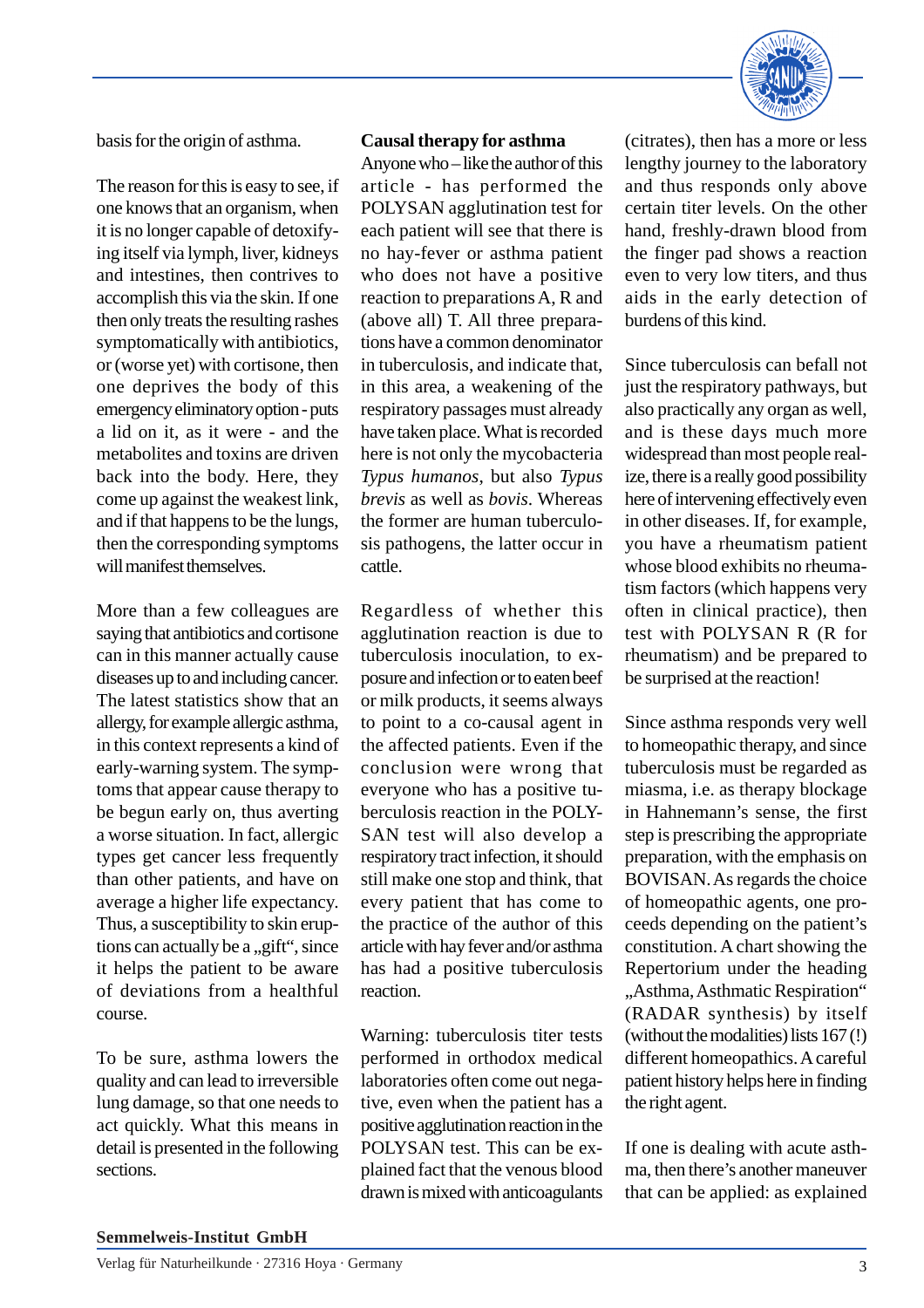

above, one component of asthma is always that the metabolism is misadjusted, especially that metabolic residues are not properly disposed of. Since parenchymal activation of the liver and kidneys, cleansing of the lymph and symbiotic control of the intestines can take some time, it can help - if it works - to shift the internal weakness from the lungs to the skin, i.e. to give the patient a skin rash.

The connection between lungs and skin is well known in homeopathy, and it finds expression in the symptom "asthma alternating with skin rashes". This makes clear that the toxins simply must be eliminated, that the body will cease creating symptoms in the lungs when it can get some "breathing space" via the skin.

But how does one create a skin rash? Well, either through spirited administration of diversion agents – and sulfur in the form of Schwef-Heel, 10 drops daily, has proven effective - or, if these or other parenteral measures have no effect, by means of cupping, Baunscheidt's air puncture treatment, rubefacient ointments or cantharides plasters (the latter 1-2 cm² largeon both acupuncture points Lung 1).

But the classical eliminatory organs must be activated at the same time. The lymph can be therapized with Lymphomyosot (warning: thyroid diseases), the liver and kidneys, for example, with Berberis Homaccord for both together or else individually with Chelidoneum Homaccord and nephrologes.

#### **Symbiotic control**

As has been said, intestinal therapy is one of the central keys to success in treating asthma. As is the case also with Enderleinian darkfield microscopy - which will be covered below - the main concern here is the milieu, which must be restored. The fact that, in a disturbed milieu, the intestinal flora gets out of numerical balance is an effect and not a cause, and so therapy can hardly just consist of supplying intestinal symbionts.

Quite aside from the fact that there are about 2000 different intestinal bacterial types, of which an artificial supply always supports only a few (and then unusually many of those), we now know that bacteria can double their numbers every 20 minutes. This is more than enough to stabilize the intestinal flora in a very short time if, repeat if, the milieu is restored. But in order to restore it, we have to take a look at who has the say here, which processes in the organism can influence it in what manner.

## **Enderleinian darkfield microscopy**

When one looks at the blood count of an asthmatic in the darkfield, one can usually note a high degree of infestation of pathological stages of Mucor racemosus. This has far-reaching consequences.

The disturbed milieu in the blood leads to the formation of rouleau erythrocytes and Filits, which in turn markedly reduce the blood's viscosity, i.e. its rheological properties. This leads, among other things, to the blockage of portal

circulation in the liver and a reduction in bile production. Now, less bile production of course means less bile secretion. But since the secretion of trypsin and chymotrypsin by the pancreas is reflexively stimulated by bile flow, then not only too little bile but also too little pancreatic enzyme winds up getting into the intestines.

This means, in turn, that digestion cannot properly start up, because the digestive enzymes for fats and proteins are not made available in sufficient quantity. The result: fermentation sets in, producing fusel oils and ammonia, gas buildup causes flatulence, physiological bacterial flora are increasingly edged out by pathological bacteria, candida settles in. But the reduced bile flow doesn't just torpedo fat digestion; the fecal column is not so good in a purely mechanical sense, since it is no longer as smooth. The result is constipation. And then in turn more fermentation and more flatulence.

Moreover, the fusel oils then stress the liver even more, which must now dispose of other toxins in parallel; it suffers from poor blood circulation and, increasingly, can no longer fulfill even its most basic functions. The normally healthy metabolic process goes into a tailspin, the milieu is crucially disturbed by the anaerobic fermentative digestion.

Dietary readjustment in the direction of alkaline foods, administering alkaline powders such as ALKALA N, FORTAKEHL and then SANKOMBI for treating the Mucor stages make the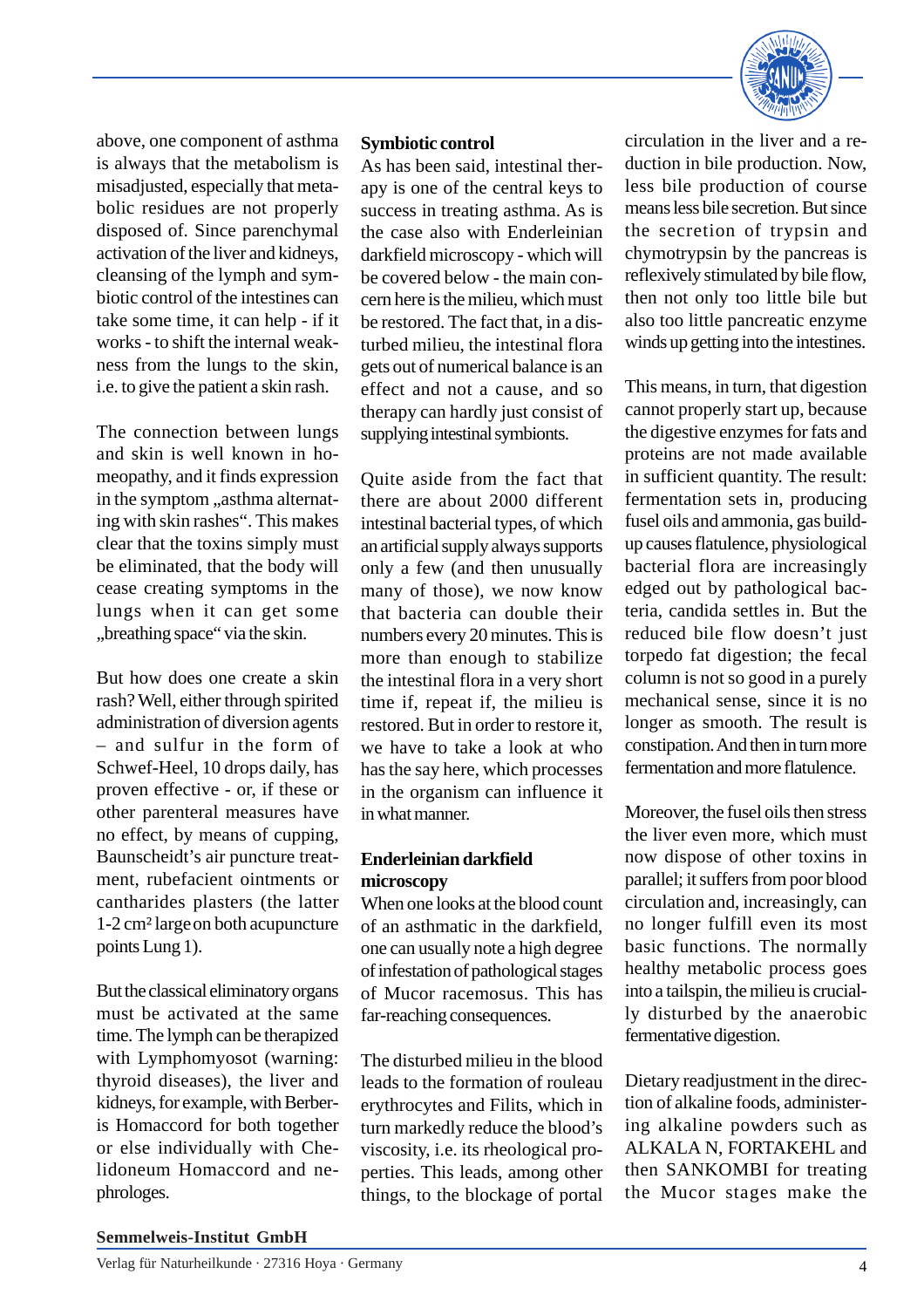

administration of intestinal symbionts superfluous.

## **Asthma and Aspergillus niger**

But reduced blood viscosity of course also means congestion symptoms in the lungs themselves. These, with millions of alveoli and their associated capillaries, are extremely sensitive to changes in the blood.

However, the agent SANKOM-BI contains not only the remedy for this, as it therapizes the pathological Mucor stages, but also for Aspergillus niger. Yet one should not rely only on oral administration, but have the preparation inhaled cold as well. The Pari-boy by Lederle is a tried and tested inhaler and vaporizer - which, by the way, is a covered expense when prescribed by a doctor in cases of asthma.

When this device is available to patients, they should absolutely inhale apple cider vinegar as well. Since this can hardly be inhaled at the higher concentrations, since it takes one's breath away, it should always be inhaled as a few drops dissolved in water. The effect of this ancient home remedy is decisive, and is also known to laboratories that evaluate stool samples. Vinegar almost completely eliminates the ability of fungi to attach to the mucosa, allowing them to be eliminated or coughed up.

For this reason, some stool laboratories ask the patients to take some vinegar the day before the stool sample is collected: they know that the fungal nests then leave, and thus that a more reliable statement can be made about the fungal populations. Why it should be that this knowledge concerning the therapy of fungal infestation suddenly gets lost - and then use is made of such toxic medications as Nystatin - is a mystery that the author of this article has not yet been able to solve.

Two teaspoons of apple cider vinegar (biological, Demeter, for example) in a glass of water in addition to inhaling a few drops with the Pari-boy is more effective than many a medication - and without side-effects. And speaking of side-effects…

## **Cortisone and Cortisol**

Most patients who come to the practice with asthma, have previously taken or inhaled cortisone as needed, usually on a regular bases. Besides the damage that cortisone does directly, it is also a very effective blocker of naturopathic agents and therapies. Moreover, long-term effects of up to a year after taking the last dose have been discussed.

Diversion is thus urgently necessary, and can be accomplished with the nosode Diazepam comp. by Pascoe. But that is not yet the whole story: cortisone has also interfered with the hormonal balance and, due to the artificial external supply, inhibited the production of endogenous hydrocortisone in the adrenal cortex. Hydrocortisone has the same properties as cortisone, except that it doesn't generate side-effects in the organism because of the amount and its composition.

But since cortisone was continuously supplied from outside, the secretion of ACTH in the pituitary was inhibited, which in turn meant that, after cortisone was discontinued, production of endogenous hydrocortisone in the adrenal cortex was below normal. Endocrine glands thus behave just like muscles that, when they have not been used for a while, for example in a plaster cast, then atrophy and first have to be built up again after the cast is removed.

But that means that our asthma patient, who had previously inhaled high doses of cortisone, now would actually need, after discontinuing the corticoids, increased endogenous production of hydrocortisone to plug this hole; only now, after discontinuance of the corresponding medication, which for its part has weakened the adrenal glands, there is less hydrocortisone available than in a healthy person. This is a problem that can be solved by stimulation of the adrenal cortex. In my practice, the agent Phytohypophyson C by Steierl has proven effective in this regard. Using this, the described deficits can, as a rule, be recompensated.

Finally, it should be mentioned that UTILIN  $\mathcal{S}$ ", with its tuberculosis component, is an excellent stimulation agent for respiratory-tract ailments; one with which the immune defenses can be directly stimulated as well. Considering also the number of medications needed to attack asthma from as many sides as possible at the same time, the mere two-week administration period of